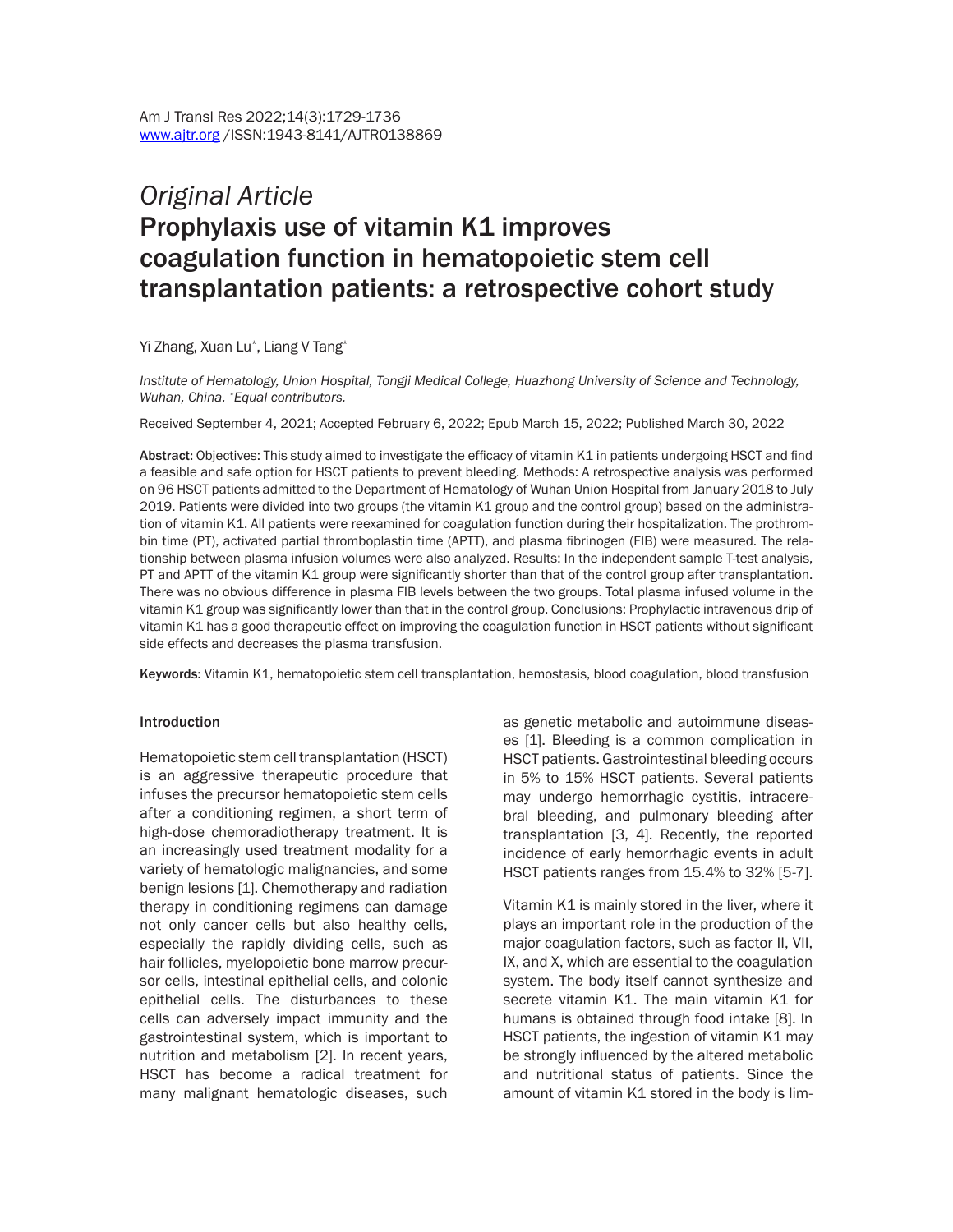ited, HSCT patients may have a deficiency of vitamin K1. In general, decreased plasma levels of vitamin K1 leads to increased levels of vitamin K1 epoxide, appearance of noncarboxylated protein (PIVKA), decreased levels of vitamin K-dependent coagulation factors, and coagulation disorders [9].

The objective conditioning regimens for HSCT patients may disturb their digestive and nutritional status, reduce the intake of vitamin K1, lead to a clotting factor deficiency, and increase the risk of bleeding. Prophylactic vitamin K1 supplementation in HSCT patients can improve the coagulation factor deficiency, which can reduce the risk of hemorrhage and decrease the volume of preventive plasma infusion. The aim of our study was to retrospectively assess the effect of vitamin K1 supplementation on coagulation function and plasma infusion requirement of HSCT patients, providing a new thought in reducing the risk of bleeding in HSCT patients.

## **Methods**

In this retrospective study, a total of 96 patients who underwent HSCT between January 2018 and July 2019 at the Department of Hematology of Wuhan Union Hospital were included. All patients' data was obtained from the digital medical record database of the hospital. This study was only based on archival data. All patients provided informed consent to use their clinical data for research purposes. This study was approved by the Ethics Committee of Wuhan union Hospital.

Inclusion criteria: All transplantation patients admitted into the hematopoietic stem cell transplantation chamber (aged 8-65 years, male or female) were enrolled in this study.

Exclusion criteria were as follows: (1) patients with allergy to vitamin K1, (2) patients with obvious abnormal coagulation function on admission, (3) patients with an explicit history of vitamin K1 deficiency, (4) patients with abnormal coagulation factor, (5) patients who were recently taking vitamin K antagonists.

Subgroup: Patients enrolled in this study were divided into two groups based on whether they had received the supplementary vitamin K1. The two groups were known as vitamin K1 group and control group.

Methods: We appointed the day that the patients underwent HSCT as Day 0. All the positive and negative numbers respectively represented the days after and before HSCT. The following variables were recorded: recipient characteristics (age, gender, main diagnosis, coagulation indexes, and risk level) and transplant characteristics (type of graft, CD34+ cells graft count, and total nucleated cells count). The blood coagulation function tests, such as PT, APTT, and FIB, were detected for each patient at 5:00 am every 3 days after their admission to the hospital and every 3 days after their transplantation. All adverse effects of the vitamin K1 injection, such as hypersensitivity at the point of the vitamin K1 injection, liver function impairment, and elevated bilirubin were documented throughout this study. In this study, the end point was the predetermined study time (16 days after patients' graft), the date of a patient's death, discharge from the hospital, or re-transplantation. The rate of intravenous vitamin K1 was controlled at less than 1 mg/min (1 mL 10 mg/ml vitamin K1 injection was diluted in 100 mL 0.9% sodium chloride solution, and the speed of intravenous drip was 5 mL/min).

Definition: We defined the normal value of APTT as 28.0 s-43.5 s, the normal value of PT as 11.0 s-16.0 s, and the normal value of FIB as 2.0 g/l-4.0 g/l. We defined the indications for plasma infusion as a prolongation of APTT to more than 53.5 s, or an extension of PT to more than 19 s, or a reduction of FIB to less than 1.5 g/L. Frozen fresh plasma was transfused based on the coagulation function tests of the patient and the British Committee for Standards in Hematology guidelines. A total of 400 ml plasma would be administrated to improve the coagulation function when the patient's coagulation tests reached the above indications of blood transfusion.

Instrument and equipment: Coagulation tests including PT, APTT, and FIB were detected using a STA-Revolution coagulation analyzer and original reagents (Diagnostica Stago, Saint-Denis, France). All laboratory tests were assayed in the core laboratory at the Wuhan Union Hospital according to standard laboratory procedures.

Statistical method: All statistical analysis was conducted with IBM SPSS Statistics 22 statisti-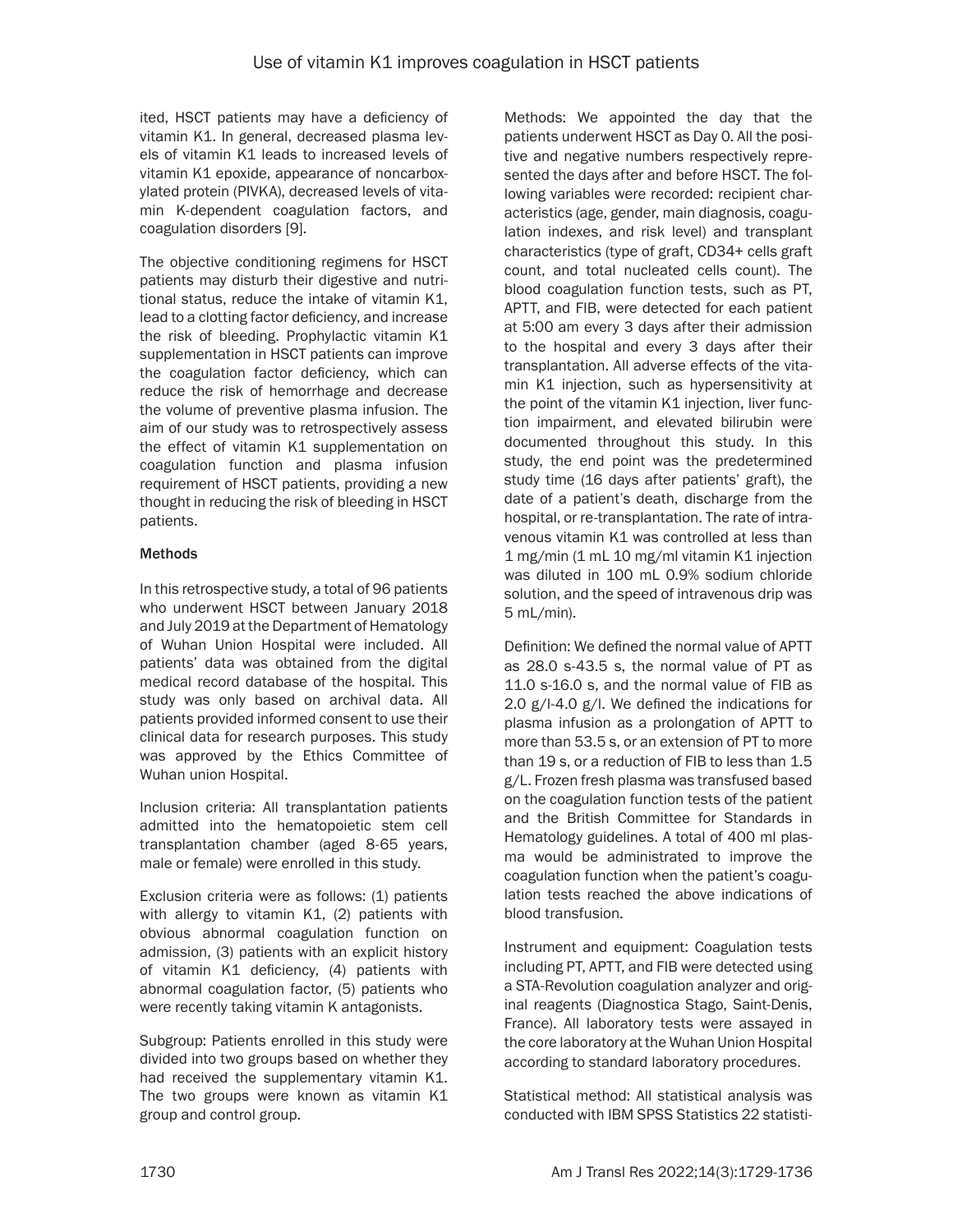| Characteristics                          | Vitamin K1 group Control group |                 | P value |  |  |
|------------------------------------------|--------------------------------|-----------------|---------|--|--|
| Age (years)                              | 32.42±11.92                    | $33.33 + 15.68$ | 0.748   |  |  |
| Sex                                      |                                |                 | 0.536   |  |  |
| Male                                     | 26 (54.2%)                     | 29 (60.4%)      |         |  |  |
| Female                                   | 22 (45.8%)                     | 19 (39.9%)      |         |  |  |
| Diagnosis                                |                                |                 | 0.272   |  |  |
| Aplastic anemia                          | 9(18.8%)                       | 12 (25%)        |         |  |  |
| Acute Leukemia                           | 28 (58.3%)                     | 19 (39.6%)      |         |  |  |
| Lymphoma                                 | 5 (10.4%)                      | 5(10.4%)        |         |  |  |
| Myeloproliferative disorder              | $5(10.4\%)$                    | 7(14.6%)        |         |  |  |
| Myeloma                                  | $1(2.1\%)$                     | 5(10.4%)        |         |  |  |
| Type of HSCT                             |                                |                 | 0.241   |  |  |
| Auto-PBSCT                               | 3(6.3%)                        | 2(4.2%)         |         |  |  |
| <b>PBSCT</b>                             | 26 (54.2%)                     | 34 (70.8%)      |         |  |  |
| PBSCT+BMT                                | 19 (39.6%)                     | 12 (25%)        |         |  |  |
| Criticality                              |                                |                 | 0.021   |  |  |
| High risk                                | 35 (72.9%)                     | 24 (50%)        |         |  |  |
| Middle and low risk                      | 13 (27.1%)                     | 24 (50%)        |         |  |  |
| CD34+ cell count $(*10)$ <sup>6</sup> )  | $8.74 \pm 9.28$                | $9.23 \pm 5.19$ | 0.772   |  |  |
| Nucleated cell count (*10 <sup>8</sup> ) | 13.37±4.28                     | 14.60±5.18      | 0.25    |  |  |
| APTT (s)                                 | 36.89±3.04                     | 36.46±4.62      | 0.756   |  |  |
| PT(s)                                    | 13.93±1.25                     | 13.86±0.87      | 0.59    |  |  |
| FIB(g/I)                                 | $3.09 \pm 1.83$                | $2.85 \pm 0.74$ | 0.411   |  |  |

Table 1. The characteristics of the patients

HSCT, Hematopoietic Stem Cell Transplantation; PBSCT, Peripheral Blood Stem Cell Transplantation; BMT, Bone Marrow Transplantation.

cal software. Continuous variable data of normal distribution were expressed as mean and standard deviation. The between-group comparisons were performed using an independent sample T test. The classification variables were recorded as percentage (%). The Chi-square tests were used for comparison between groups.

## Results

## *Baseline data of the patients*

The basic clinical characteristics of all 96 patients were listed in Table 1. This study involved 48 HSCT patients who underwent vitamin K1 injection (vitamin K1 group) and 48 HSCT patients who were not injected with vitamin K1 (control group). There were no statistically significant differences in age, gender, main diagnosis, type of transplantation, risk degree, CD34+ cell count, and total nucleated cell count of the graft between the vitamin K1 group and the control group. No significant differences in APTT, PT, and FIB were observed between the two groups at admission and before transplantation.

#### *Coagulation function and the need of transfusion in vitamin K1 group and control group*

From the time of patient admission, blood coagulation tests were detected every 3 days on admission to the hospital and every 3 days after their transplantation for 28 consecutive days, as shown in Table 2. PT of 7<sup>th</sup> days after transplantation were 13.73±1.02 s in the vitamin K1 group and 14.30±0.96 s in the control group (P= 0.0056). PT of  $10<sup>th</sup>$  days after transplantation were 14.06± 1.05 s in the vitamin K1 group and 14.98±1.30 s in the control group (P=0.0002). PT of 13<sup>rd</sup> days after transplantation were 14.19±0.96 s in the vitamin K1 group and 15.38±1.71 s in the control group (P< 0.0001). PT of  $16<sup>th</sup>$  days after transplantation were 14.28±

1.11 s in the vitamin K1 group and 15.35±1.74 s in the control group (P=0.0005). APPT of 13rd days after transplantation were 41.14±5.85 s in the vitamin K1 group and 44.08±7.65 s in the control group (P=0.0381). The total volume of plasma infusion of the vitamin K1 group was 775.0±196.2 ml, and the volume of the control group was 341.7±85.9 ml (P=0.0459). The PT of the vitamin K1 group on the  $7<sup>th</sup>$ ,  $10<sup>th</sup>$ ,  $13<sup>rd</sup>$ , and 16<sup>th</sup> days after transplantation was significantly shorter than that of the control group. The APTT of the vitamin K1 group on the 13<sup>rd</sup> days after transplantation was significantly shorter than that of the control group. All these differences were statistically significant (P< 0.05). The statistical analysis showed no significant difference in the FIB level between the two groups (P>0.05) for 28 consecutive days. The volume of plasma infusion in the vitamin K1 group was significantly fewer when compared to the control group. The difference was statistically significant (P<0.05). And the Figure 1 showed the coagulation function and the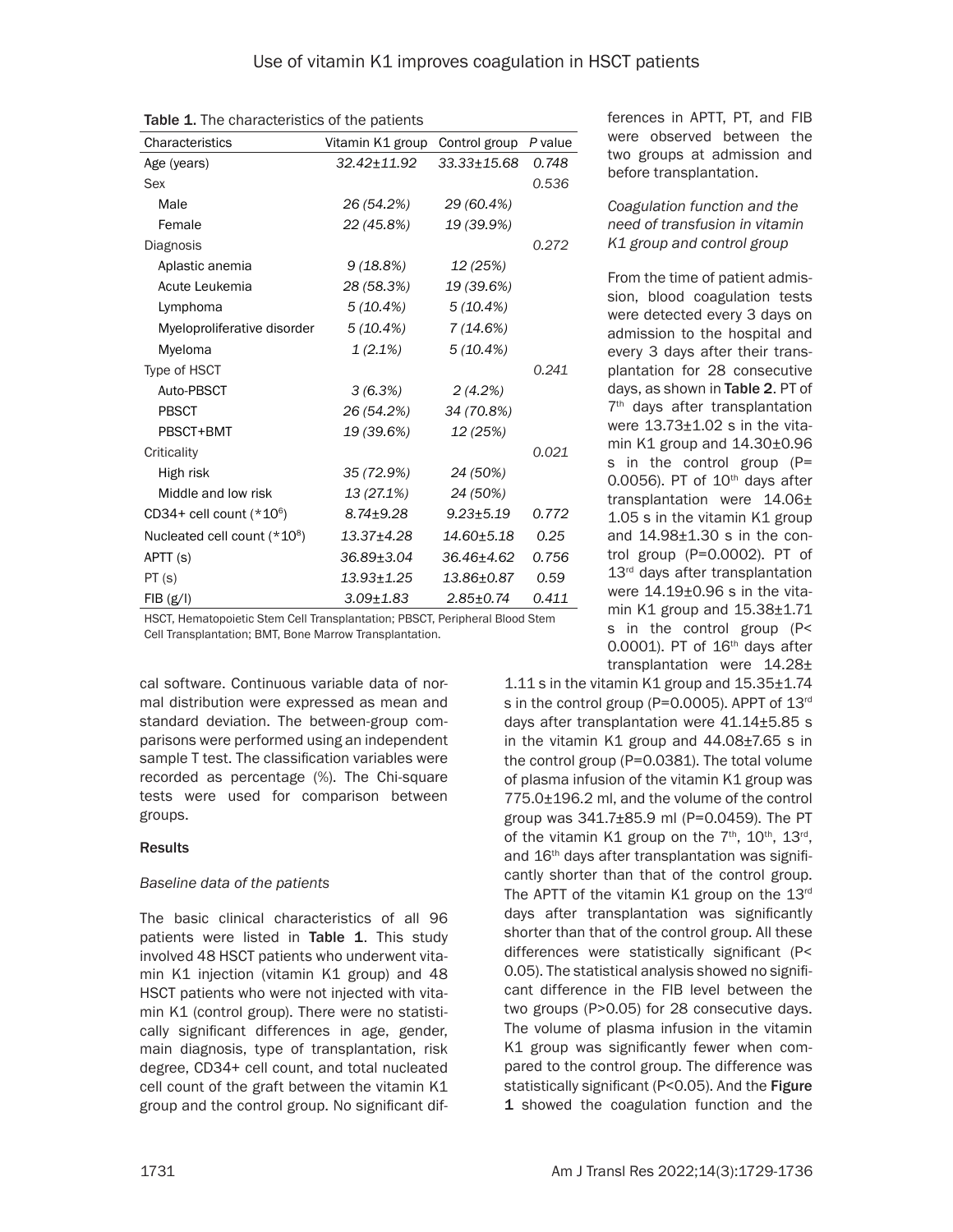| Testing item         | Time     | Vitamin K1<br>group | Control<br>group | P value  |
|----------------------|----------|---------------------|------------------|----------|
| PT(s)                |          |                     |                  |          |
|                      | Day -9   | 13.93±1.25          | 13.86±0.87       | 0.7555   |
|                      | Day $-6$ | 13.81±0.96          | 13.76±0.82       | 0.7756   |
|                      | Day $-3$ | 13.61±0.93          | 13.46±0.80       | 0.3924   |
|                      | Day 0    | 13.12±0.93          | 13.46±0.80       | 0.3915   |
|                      | Day 1    | 13.00±0.76          | 13.32±0.86       | 0.052    |
|                      | Day 4    | 13.44±0.88          | 13.62±0.75       | 0.2702   |
|                      | Day 7    | 13.73±1.02          | 14.30±0.96       | 0.0056   |
|                      | Day 10   | 14.06±1.05          | 14.98±1.30       | 0.0002   |
|                      | Day 13   | 14.19±0.96          | $15.38 + 1.71$   | < 0.0001 |
|                      | Day 16   | 14.28±1.11          | $15.35 \pm 1.74$ | 0.0005   |
| APTT (S)             |          |                     |                  |          |
|                      | Day -9   | 36.89±3.04          | 36.46±4.72       | 0.5905   |
|                      | Day -6   | 36.53±3.70          | 36.24±4.74       | 0.7395   |
|                      | Day -3   | 36.46±4.03          | 35.73±5.27       | 0.4505   |
|                      | Day 0    | 37.10±4.43          | 37.85±7.32       | 0.5452   |
|                      | Day 1    | 34.99±6.50          | 35.97±7.24       | 0.4874   |
|                      | Day 4    | 39.93±6.16          | 39.58±6.84       | 0.7904   |
|                      | Day 7    | 41.45±7.00          | 43.58±7.38       | 0.1506   |
|                      | Day 10   | 42.30±6.66          | 44.62±7.47       | 0.111    |
|                      | Day 13   | 41.14±5.85          | 44.08±7.65       | 0.0381   |
|                      | Day 16   | 40.47±8.34          | 42.95±8.00       | 0.1444   |
| FIB(g/I)             |          |                     |                  |          |
|                      | Day -9   | $3.09 \pm 1.83$     | $2.85 \pm 0.74$  | 0.4105   |
|                      | Day $-6$ | $2.88 + 1.06$       | $2.81 \pm 0.93$  | 0.7437   |
|                      | Day $-3$ | $2.99 + 1.03$       | $3.02 \pm 0.91$  | 0.8776   |
|                      | Day 0    | $3.44 \pm 1.04$     | $3.39 \pm 1.00$  | 0.8081   |
|                      | Day 1    | $3.57 + 1.79$       | $3.03 \pm 0.86$  | 0.0619   |
|                      | Day 4    | $3.81 \pm 1.13$     | $3.66 \pm 1.12$  | 0.5463   |
|                      | Day 7    | $3.95 + 1.10$       | $4.08 + 1.15$    | 0.597    |
|                      | Day 10   | $3.72 \pm 1.12$     | $3.91 \pm 1.26$  | 0.4507   |
|                      | Day 13   | $3.38 + 0.99$       | $3.58 + 1.91$    | 0.5197   |
|                      | Day 16   | $3.10 + 1.01$       | $3.06 \pm 1.09$  | 0.8819   |
| Plasma infusion (ml) |          | 775.0±196.2         | 341.7±85.9       | 0.0459   |

Table 2. Coagulation function and plasma infusion volume in vitamin K group and control group

Day 0: the day the patient underwent transplantation.

transfusion requirement in vitamin K1 group and control group. No adverse effect associated with vitamin K1, such as vitamin K1 hypersensitivity, liver function injury, and the elevated bilirubin was observed during the study.

#### **Discussion**

Our study showed that, the PT and APTT of HSCT patients in the vitamin K1 group were shorter than that of the control group. There

were no markedly differences in the FIB level between the two groups. The vitamin K1 group had a lower demand of plasma than the control group. HSCT patients in the vitamin K1 group were not observed significant adverse effects related to vitamin K1 at a daily dose of 10 mg and at an intravenous drip speed of less than 1 mg/min. Our study suggested that continuous prophylactic vitamin K1 intravenous injection can ensure stable coagulation function, reduce the need for plasma infusion, and save blood products in patients with HSCT.

HSCT has been an effective and potentially curative treatment for many malignant and non-malignant hematopoietic diseases. Its usage has increased markedly over the past decades. The widespread application of it inevitably leads to various complications, among which the most frequently encountered complications are graft-versus-host disease (GVHD), infection (including invasive fungal infection, sepsis, and viremia), and recurrence of malignant tumors and hemorrhage. Recent studies have shown that a large number of HSCT recipients had encountered at least one bleeding event [10], as high dose chemotherapy, radiotherapy, anti-thymocyte immunoglobulin, GVHD, infection, thrombotic microangiopathy (TMA), thrombocytopenia, and other transplant-related complications can cause coagulation dysfunction [11]. Many studies have shown that bleeding complica-

tions after transplantation might shorten the survival time of patients. The following mechanisms may have something to do with it: (a) Conditioning regimen or other complications of HSCT can contribute to long-term severe thrombocytopenia and damage the tissue vessel [12]. (b) FXIII levels are reduced in patients with gastrointestinal GVHD, and FXIII activity is correlated with the serious GVHD. Some patients may develop a rare acquired FVII deficiency after HSCT, leading to the asymptomatic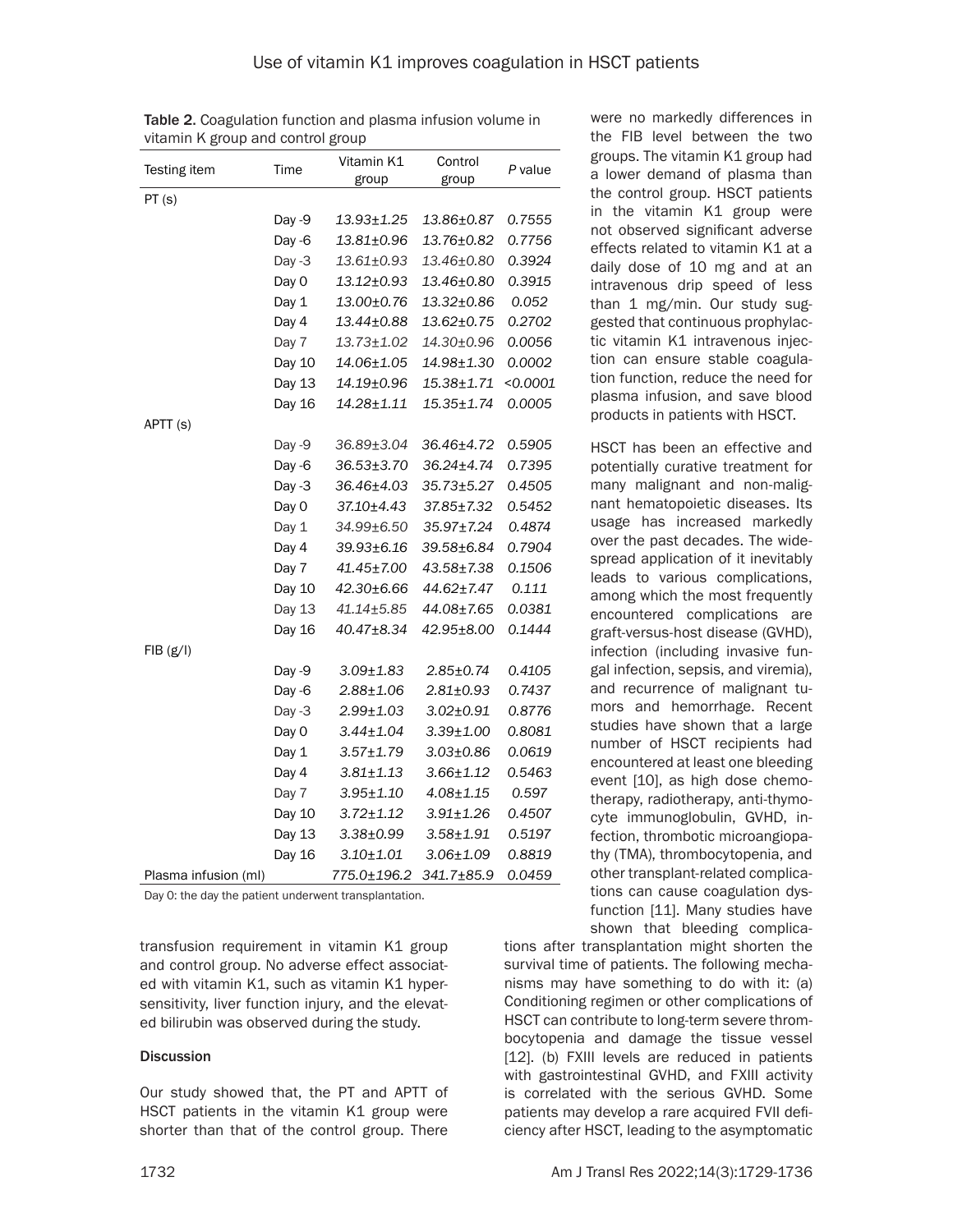

Figure 1. The coagulation function and the transfusion requirement in vitamin K1 group and control group. A. The PT of vitamin K1 group on the  $10<sup>th</sup>$ days after transplantation is shorter than that of the control group (P=0.0002). B. The PT of vitamin K1 group on the  $13<sup>rd</sup>$  days after transplantation is shorter than that of the control group (P<0.0001). C. The APTT of vitamin K1 group on the  $13<sup>rd</sup>$  days after transplantation is shorter than that of the control group (P=0.0381). D. The plasma requirement of vitamin K1 group is fewer than that of the control group (P=0.0459). Vitamin K1 group: patients with continuous prophylactic use of vitamin K1 injection, control group: patients without prophylactic use of vitamin K1 injection. "\*": P<0.05, "\*\*\*": P<0.001, and "\*\*\*\*": P<0.0001.

course, severe life-threatening bleeding diathesis and fatal bleeding [13]. (c) Severe infections after HSCT can activate the coagulation system, characterized by increasing the production of thrombin through an exogenous coagulation pathway, impairing the downregulation of thrombin as systemic physiological anticoagulants are consumed, and inhibiting the fibrinolysis system [14]. Based on the pathogen and the severity of clinical infection, the effects on hemorrhage and coagulation may range from minor laboratory changes to disseminate intravascular coagulation (DIC) that is associated with intravascular fibrin deposition and depletion of platelets and coagulation factors [15].

Studies have found that patients with HSCT are also at an increased risk of thrombosis. The thrombotic complications after HSCT mainly consist of hepatic veno occlusive disease or sinusoidal obstruction syndrome (VOD/SOS) [16] and transplant-associated thrombotic microangiopathy (TA-TMA) [17]. VOD/SOS is a potentially serious complication following the conditioning regimens of HSCT. The vascular endothelium is a key mediator of such complication [18]. Blood flow imbalance after HSCT is a consequence of interaction among endothelial damage, thrombocytopenia, and the dysfunction of the coagulation and fibrinolysis system [19]. The pathogenesis of thrombosisrelated complications after HSCT may include as follows: (a) Conditioning therapy induces thrombocytosis and endothelial injury, which in turn stimulates the local coagulation system, and activates the coagulation cascade by increasing the expression of tissue factor and other main coagulation promoters. (b) Infection after HSCT could cause different degrees of coagulation dysfunction, which was also related to the severity of the complications of HSCT. For example, bacterial infection can rescue thrombin generation, enhance the FVIII activation, and reduce the activity of physiological anticoagulant [20]. (c) Allogenic reactivity may also play a role in endothelial injury and coagulation changes. Previous studies have shown that after transplantation the coagulation system is activated. Several activated coagulation markers levels, such as increasing fibrinogen, thrombin-antithrombin complex (TAT), and Ddimer (DD) are elevated in adult HSCT patients. It has also been established that the ability of anticoagulant substances to respond to the increased thrombin generation after HSCT may be damaged in children, such as antithrombin III (ATIII) and protein C (PC) [21]. Some scientists believe that venous thromboembolism (VTE) is mainly catheter-related in HSCT patients, of which the incidence is 3-fold less common than clinically significant bleeding. The patients with high risks of VTE, such as GVHD and infection, are also a high bleeding risk. Hemorrhage is a common and severe complication of HSCT. VTE can take place during severe thrombocytopenia. The prevention of VTE in patients after HSCT should be carefully considered.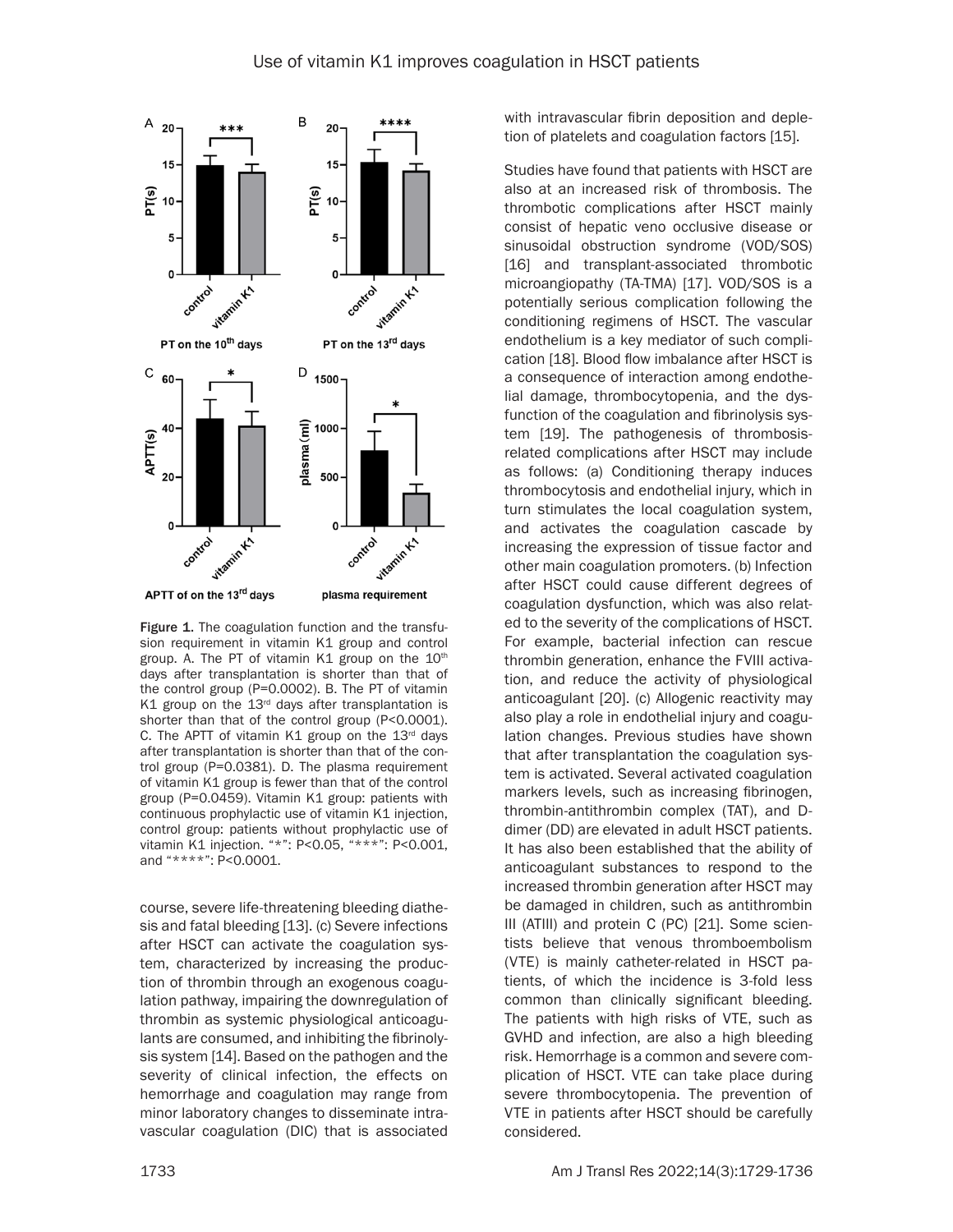In general, most treatments at present in the severely bleeding are proposed as antifibrinolytic drugs, transfusion of platelets, fresh frozen plasma (FFP), fibrinogen, cryoprecipitate, or recombination-activated clotting factors. These measures can manage bleeding, but the more severe bleeding is usually difficult to be controlled [22]. Since HSCT is a complex clinical issue, it may be a good approach to face it from the perspective of improving the coagulation function, which can reduce the risk of bleeding, cut down the use of blood products, and improve the clinical outcome.

Vitamin K1 has an essential role in coagulation, serving as a cofactor for the ribosomal synthesis of clotting factors II, VII, IX, and X. As a coenzyme for glutamate carboxylase, vitamin K1 can assist carboxylase to converse the glutamate of coagulation factor precursor into gamma-carboxyglutamate which has a high-affinity binding of calcium ion. The coagulation factor is allowed to interact with negatively charged phospholipid membrane areas. Inactive coagulation factor precursors are transformed into activated coagulation factors which perform the crucial coagulation function and maintain hemostasis [23, 24]. The deficiency of vitamin K1 can result in abnormal and defective vitamin K1-dependent clotting factors that cannot normally participate in coagulation. Vitamin K1 in the body is mainly obtained from green leafy vegetables in the diet and absorbed in the digestive tract by small intestine epithelial cells. In this process, vitamin K1 is packaged into chyle particles, and utilized by the liver [25]. In the liver, vitamin K1 can assist the carboxylation and cleavage of clotting factors, and then be eliminated rapidly in the circulation. Some studies have proposed that the normal intestinal flora of humans can produce some vitamin K1 homologues [26]. The vitamin K1 level in a healthy adult ranges from 200 to 800 pg/ml after fasting, but it would fall rapidly after a continuous low intake, with a development of subclinical vitamin K1 deficiency [27]. Factors contributing to vitamin K1 deficiency include poor diet, malabsorption, antibiotic treatment, excessive renin, liver dysfunction, recent major surgery, failure to obtain the supplement of vitamin K1 on time, and pregnancy. Vitamin K1 deficiency can result in coagulation disorders. Some abnormal results of hemostatic analysis can reflect the partially or completely deficiency of vitamin K-dependent coagulation factors (factor II, VII, IX, and X). Patients with vitamin K1 deficiency are often overlooked and develop into severe bleeding, which can cause serious clinical outcomes [28]. It can be prevented by prophylactic vitamin K1 administration in severely ill patients with inadequate diet and receiving antibiotics. A recent study demonstrated that vitamin K could lead to a slightly large decrease of PT-INR in critically ill patients compared to controls. Vitamin K might be a better alternative to improve PT-INR before non-emergent invasive procedures than plasma or prothrombin complex concentrate [29]. For patients undergoing HSCT, high-dose chemotherapy, total body irradiation, and other conditioning regimens before HSCT may bring about loss of appetite and disorders of digestion, which in turn leads to less intake and absorption of vitamin K1. HSCT patients are more easily infected. Intravenous antibiotics may kill part of the normal intestinal flora, which may reduce the production of vitamin K1 in this pathway and aggravate the deficiency of vitamin K1. Currently, the supplementation of vitamin K1 is used in the following situations: (a) anticoagulation-induced prothrombin deficiency (anticoagulant reversal), (b) prothrombin deficiency secondary to other medications that may limit the absorption or synthesis of vitamin K1, (c) the prevention or treatment of neonatal hemorrhagic diseases. The recommended dosage and the administration route of vitamin K1 vary from indication to indication. There is inadequate evidence to support any one clinical practice. The commonly used dose of vitamin K1 is 10 mg, 1-2 times a day with the total dose administered less than 40 mg [30]. As a prophylactic medication, this study chose 10 mg once a day to avoid severe adverse reactions of vitamin K1 infusion, such as severe allergic reactions (facial flushing, sweating, fever, syncope, and anaphylactic shock), cardiovascular system damage (severe hypotension, arrhythmia, and cardiac arrest), and respiratory system damage (chest tightness, dyspnea, and bronchospasm) [31].

Our study is the first to propose that prophylactic use of vitamin K1 is a simple and cost-effective way to improve coagulation function, reduce the blood transfusion requirements, and decrease the incidence of transfusionrelated adverse events and hemorrhage, which may lower the mortality of HSCT patients. Within the limitations of this retrospective anal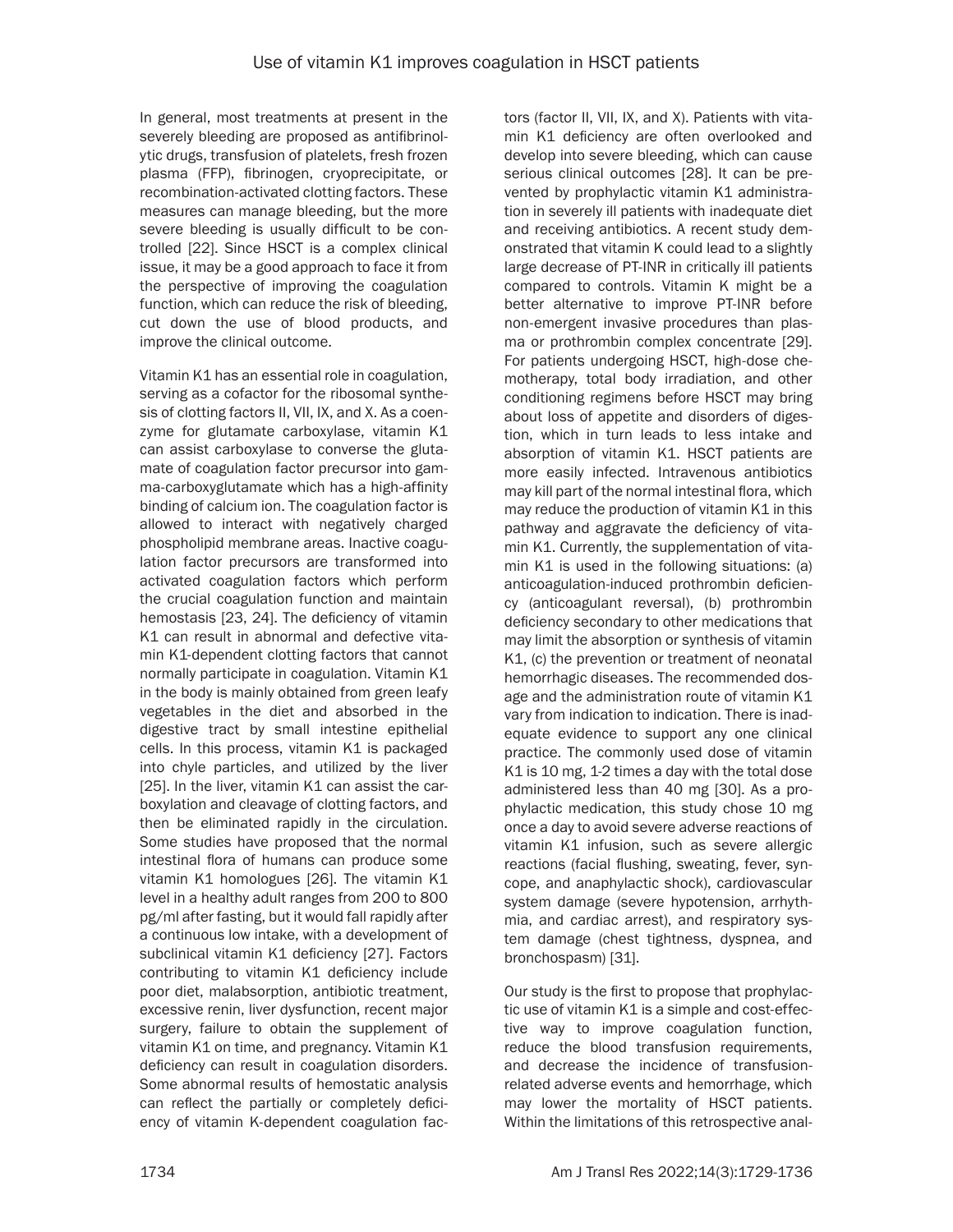ysis, other concomitant treatments may partially influence the final outcomes. Our study provides a preventive measure for coagulation dysfunction and bleeding complications for the first time in HSCT patients. The prophylactic use of vitamin K1 in HSCT patients could shorten their APTT and PT and reduce the plasma infusion volume. Based on our study, we suggest that physicians should routinely use vitamin K1 in patients with HSCT during their hospitalization. Early prophylactic use of vitamin K1 can improve patients' coagulation function, reduce coagulopathic bleeding, and decrease plasma transfusion requirement in HSCT patients.

### Conclusion

Our study is the first, to share the experience of vitamin K1 injection in HSCT patients, providing promising data on its efficacy and safety in real-clinical practice. Our preliminary experience suggested that prophylactically intravenous administration of vitamin K1 can be considered a safe, effective, feasible, and reproducible option for HSCT patients. Future research is warranted to standardize the technical aspects of vitamin K1 injection, including an appropriate dose, modality of dispensing, and timing of administration. Future randomized control studies are needed to assess the value of vitamin K1 supplementation in other forms of hemorrhage and determine whether it should be recommended as a routine therapy for primary or secondary prevention in different clinical settings.

#### Acknowledgements

This work was supported by Program for HUST Academic Frontier Youth Team (No. 2018QYTD14) and National Natural Science Foundation of China (No. 81973995).

#### Disclosure of conflict of interest

None.

Address correspondence to: Xuan Lu and Liang V Tang, Institute of Hematology, Union Hospital, Tongji Medical College, Huazhong University of Science and Technology, No. 1277 Jiefang Avenue, Wuhan 430022, China. Tel: +86 27 85726387; Fax: +86 27 85726387; E-mail: luxuan20@163.com (XL); lancet. tang@qq.com (LVT)

#### References

- [1] Bazinet A and Popradi G. A general practitioner's guide to hematopoietic stem-cell transplantation. Curr Oncol 2019; 26: 187-191.
- [2] Jones KS, Bluck LJ, Wang LY and Coward WA. A stable isotope method for the simultaneous measurement of vitamin K1 (phylloquinone) kinetics and absorption. Eur J Clin Nutr 2008; 62: 1273-1281.
- [3] Schwartz JM, Wolford JL, Thornquist MD, Hockenbery DM, Murakami CS, Drennan F, Hinds M, Strasser SI, Lopez-Cubero SO, Brar HS, Ko CW, Saunders MD, Okolo CN and McDonald GB. Severe gastrointestinal bleeding after hematopoietic cell transplantation, 1987-1997: incidence, causes, and outcome. Am J Gastroenterol 2001; 96: 385-393.
- [4] Sun X, Su Y, Liu X, Zhang Y, He Y, Han W, Chen Q, Chen H, Wang Y, Cheng Y, Liu F, Wang F, Chen Y, Zhang G, Mo X, Fu H, Chen Y, Wang J, Zhu X, Xu L, Liu K, Huang X and Zhang X. Overt gastrointestinal bleeding following haploidentical haematopoietic stem cell transplantation: incidence, outcomes and predictive models. Bone Marrow Transplant 2021; 56: 1341- 1351.
- [5] Labrador J, Lopez-Anglada L, Perez-Lopez E, Lozano FS, Lopez-Corral L, Sanchez-Guijo FM, Vazquez L, Perez Rivera JA, Martin-Herrero F, Sanchez-Barba M, Guerrero C, del Cañizo MC, Caballero MD, San Miguel JF, Alberca I and Gonzalez-Porras JR. Analysis of incidence, risk factors and clinical outcome of thromboembolic and bleeding events in 431 allogeneic hematopoietic stem cell transplantation recipients. Haematologica 2013; 98: 437-443.
- [6] Gerber DE, Segal JB, Levy MY, Kane J, Jones RJ and Streiff MB. The incidence of and risk factors for venous thromboembolism (VTE) and bleeding among 1514 patients undergoing hematopoietic stem cell transplantation: implications for VTE prevention. Blood 2008; 112: 504-510.
- [7] Pihusch R, Salat C, Schmidt E, Göhring P, Pihusch M, Hiller E, Holler E and Kolb HJ. Hemostatic complications in bone marrow transplantation: a retrospective analysis of 447 patients. Transplantation 2002; 74: 1303- 1309.
- [8] Shearer MJ, Fu X and Booth SL. Vitamin K nutrition, metabolism, and requirements: current concepts and future research. Adv Nutr 2012; 3: 182-195.
- [9] Sinhadri BCS, Jin DY, Stafford DW and Tie JK. Vitamin K epoxide reductase and its paralogous enzyme have different structures and functions. Sci Rep 2017; 7: 17632.